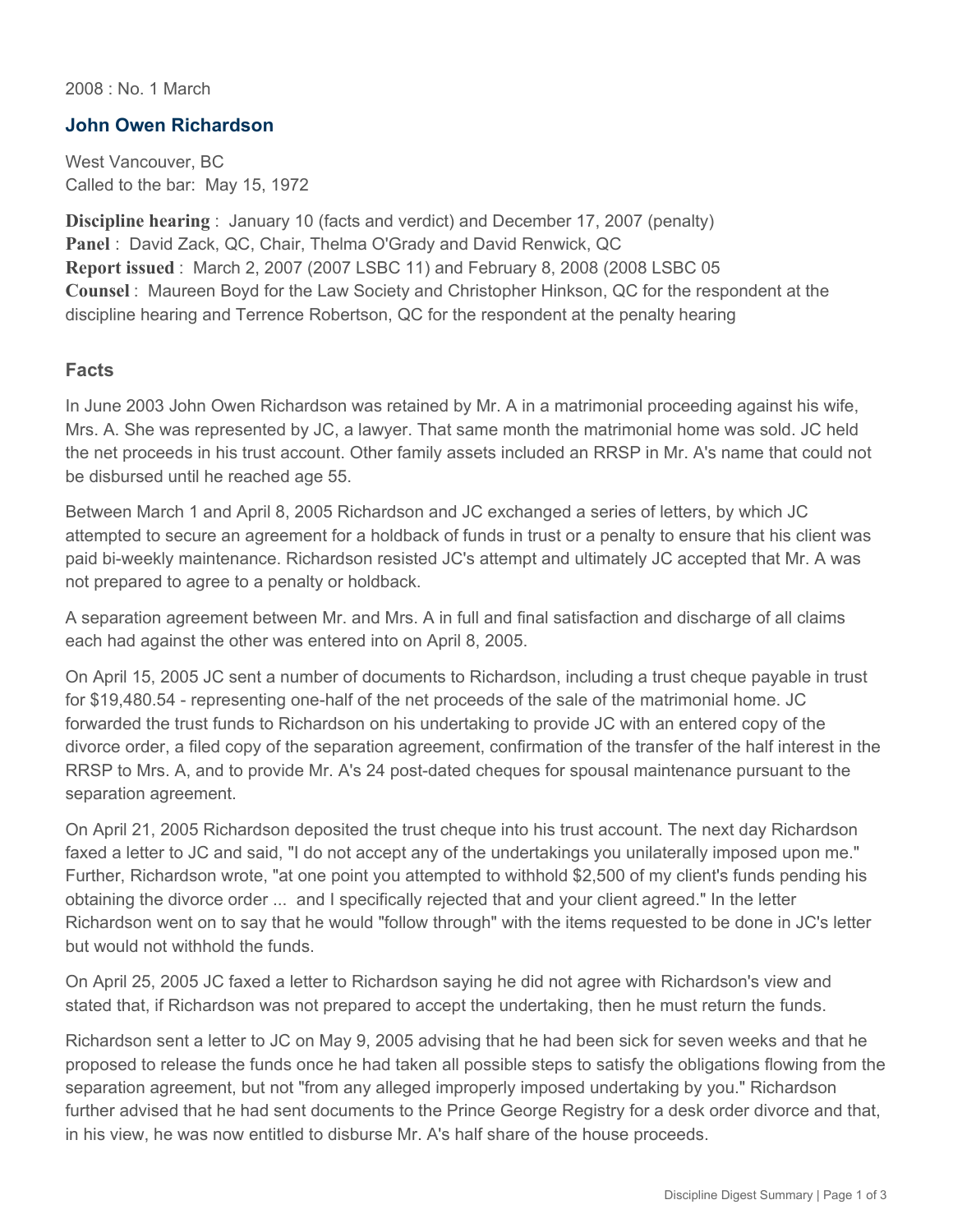In a letter dated May 12, 2005 JC told Richardson that he had to comply with the undertaking or return the funds regardless of "whether or not you are happy with the undertaking which I have placed upon you." That same day Richardson disbursed one-half of the monies held in trust to Mr. A, while retaining the balance for his legal fees.

JC sent letters to Richardson dated July 13 and 15, 2005 asking for the trust funds to be returned to him. On July 18, 2005 JC reported the alleged breach of undertaking to the Law Society. Two days later Richardson wrote to JC stating that on advice from the Law Society he "was in error in not strictly complying with the terms of the undertaking imposed by you ... or in not returning the funds to you if I did not accept those terms." In the letter Richardson confirmed that three of the four terms of the undertaking had been fulfilled - the exception being the locked-in RRSP funds, which still required Mrs. A to complete her half of a document attached by Richardson with the letter.

At the hearing Richardson gave evidence that he only acknowledged in the July 20, 2005 letter that he breached the undertaking because of the advice he received from the Law Society and that since receiving independent legal advice he now believed he was not in breach of an undertaking.

The hearing panel noted the importance of emphasizing Chapter 11, Rule 10 of the *Professional Conduct Handbook* when the panel stated:

"A lawyer cannot impose on another lawyer 'impossible, impractical or manifestly unfair conditions of trust.' A lawyer who does this may well be cited for professional misconduct. Even so, this does not give the lawyer upon whom the undertaking or trust conditions were imposed the right to ignore or reject the undertaking and to keep the subject matter of it.

"When a lawyer receives property from another person, whether or not that person is a lawyer, on an undertaking or trust condition to use or not to use the property except on certain trust conditions, the lawyer has *only* **two options** [emphasis added]. The lawyer may either accept the undertaking on those conditions, or the lawyer may reject the undertaking and return the property. If this were not the case, then, as Mr. Justice McDonald stated in *Witten* v. *Leung* [1983] A.J. No. 883 (QB): '... the edifice of trust between solicitors, upon which so much of the efficient service to the public depends, will crumble.'"

## **Verdict**

The panel noted that it was disturbed by the conduct of JC, who was clearly trying to unfairly impose a term in the trust conditions that he knew or ought to have known was not set out in the separation agreement. The panel further stated that, while the conduct of JC may have deserved a citation, his conduct was not the subject of the complaint.

In the opinion of the panel, Richardson's actions regarding the undertaking were not cavalier, but misguided at best. The panel stated that Richardson should have been aware of Chapter 11, Rule 11 of the Handbook, which states that if a lawyer is unable or unwilling to honour a trust condition, "the subject of the trust condition must be immediately returned to the persons imposing the trust condition" unless the terms can be amended in writing on a mutually agreed basis.

Further, the panel said Richardson's argument that he never accepted the trust conditions would only have had some validity had he not utilized the funds, because once he disbursed them to his client he was deemed to have accepted the conditions imposed on him. Thus, the panel found Richardson breached his obligations to abide by trust conditions and was guilty of professional misconduct.